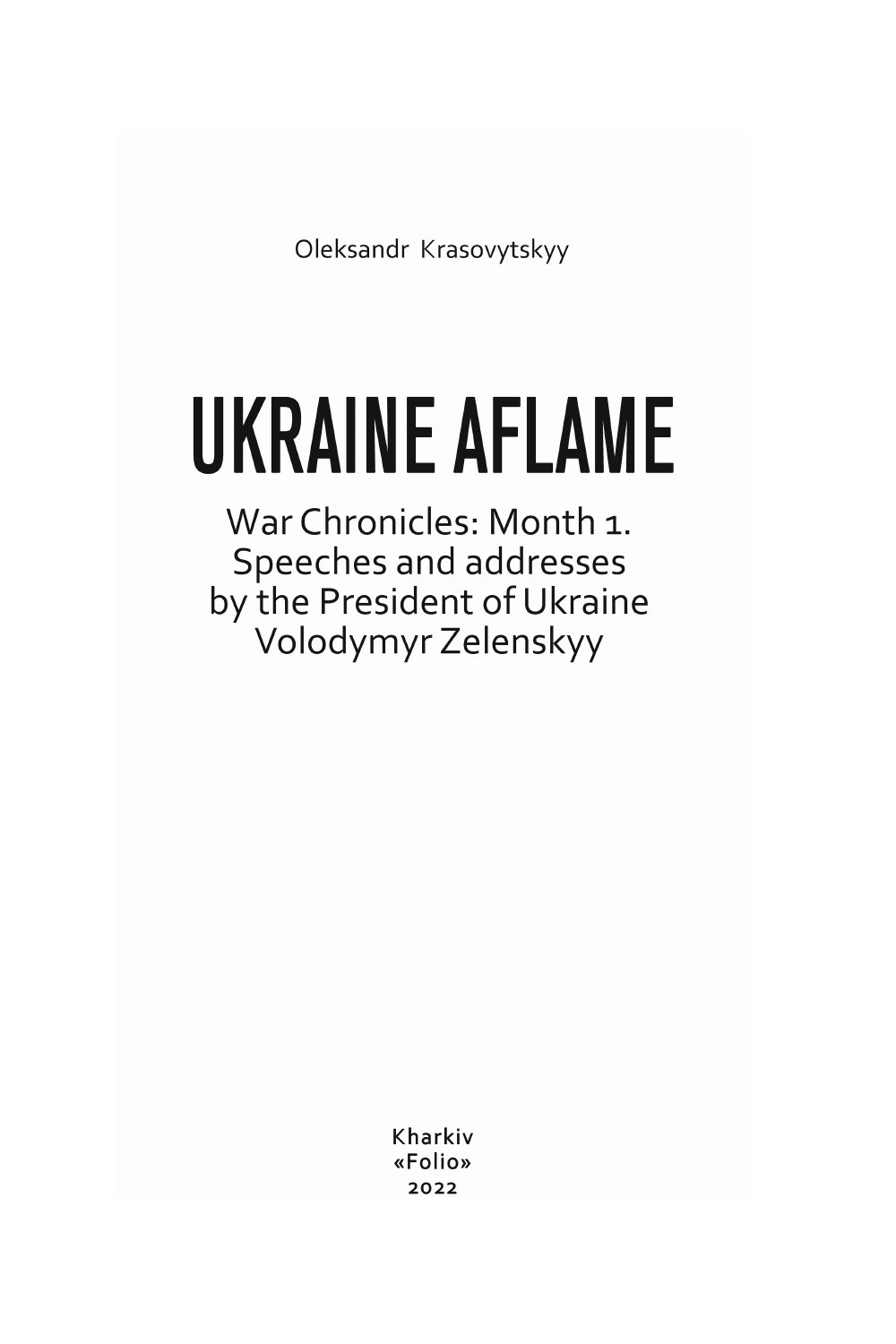### **Foreword**

Having heard warnings of the potential invasion along the Ukraine-Russia and Ukraine-Belorus border, many of us, Ukrainians, could not merely believe it until the last minute. It is true that we had already gained the experience of losing Crimea, when, after Maidan, Russia did take the advantage of the power shift in Ukraine not only to annex the peninsula but also to use the hybrid war and establish hybrid quasi-states in eastern Ukraine in spring 2014, concealing the military activities of its troops with those of the "armies" allegedly set up by the non-existing terroristic "states". It is true that the Russian regular army was involved in the battles of Ilovaisk in 2014 and Debaltseve in 2015, which ended in two rounds of Minsk negotiations. It is also true that democracies worldwide even imposed symbolic sanctions, which were successfully overcome by the Russian economy. All of us realized that the eight-year war could not have any other logical ending than the direct military confrontation of the two armies, and the activities of the Ukrainian power to postpone this confrontation were clear. We realized our army had changed and most Soviet-time carpet knights had been dismissed. However, we also realized that the large-scale sale of our military assets by most Ukrainian Presidents and Prime-Ministers in the 1990s and the early 2000s left Ukraine without a significant part of its military arsenal. The long-term total lack of funding in our military-industrial complex accompanied with the rhetoric of peace from the great powers entailed the loss of a range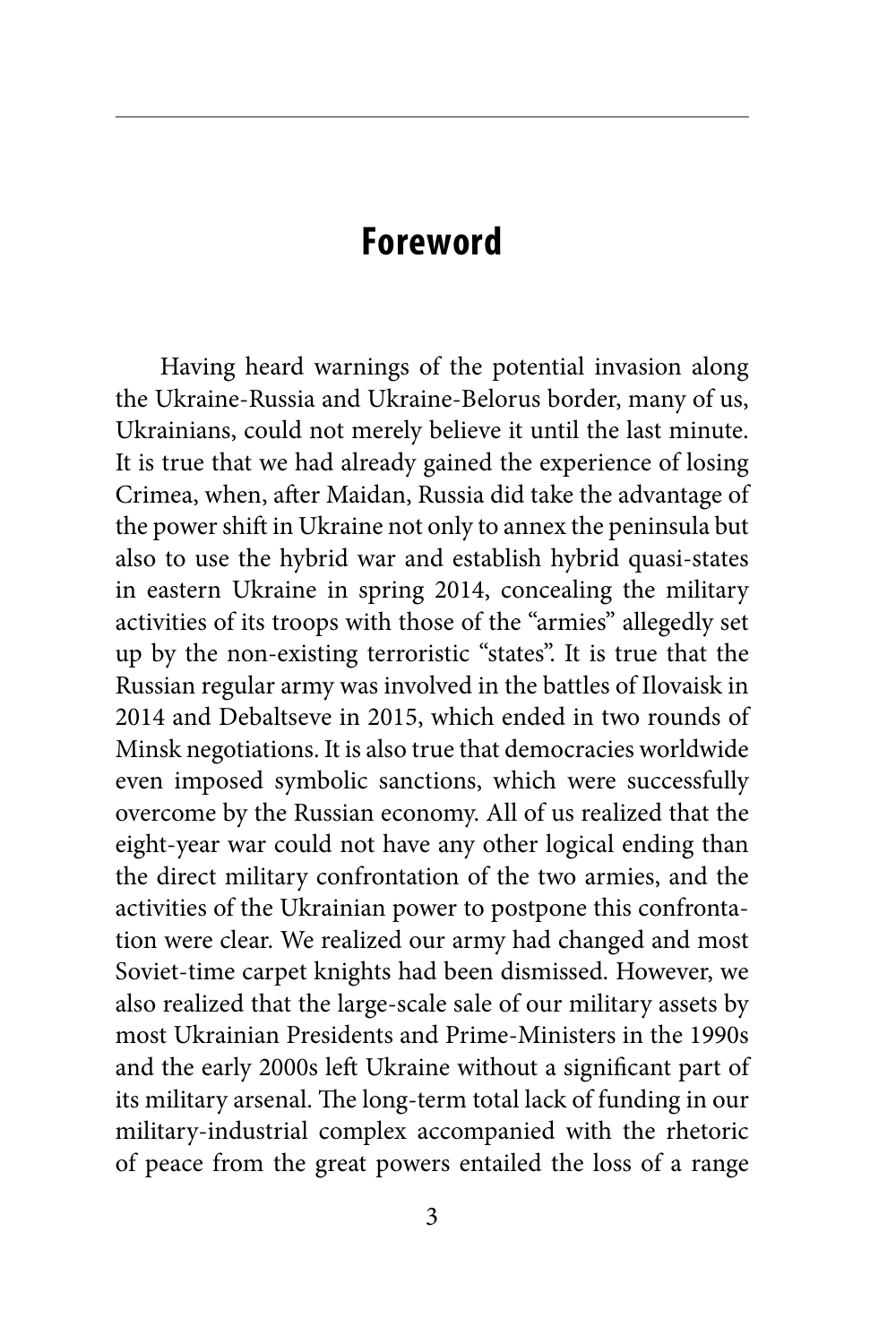of technologies that were partially renewed after 2014. The biggest achievement of the Ukrainian army was its people motivated, educated and advanced soldiers and commanders with military experience and determination to protect their home country from the Russian aggression.

Even the first hours of the Russian invasion clearly showed that the invaders would not be warmly welcomed or greeted with flowers, which had been expected by the Russian politicians and spin doctors. Instead, they were met with fierce resistance on step of the Ukrainian land. The Ukrainian Territorial Defence Law became effective on January 1, 2022, and the territorial defence units were set up across the country. Starting on the first day of the invasion, everybody, who could and had the experience of handling weapons, were given automatic arms. The Border Service, the National Guard, the National Police, and the State Guard joined the Ukrainian Armed Forces to defend the country. The whole nation learnt the name of Valeriy Zaluzhnyy, the Commander-in-Chief of the Ukrainian Armed Forces, who leads the defence of the country. What is more, the Ukrainians united in supporting the Supreme Commander-in-Chief — President Zelenskyy, whose daily addresses have boosted nation's solidarity. The President appeared not only ready to resist but also determined to lead others to the Victory from the very first hours of the war. The Presidential address itself "Free people of a free country" showed that the only way to ending the war will only be our victory.

Hesitations of some allies of ours to supply us with lethal and then offensive weapons have been surmounted by the President's persistence, his confidence in himself and his people. Every day of the war, stifling the enemy on the key routes, the start of resistance demonstrated that the support of Ukraine by the global powers was the only possible way out.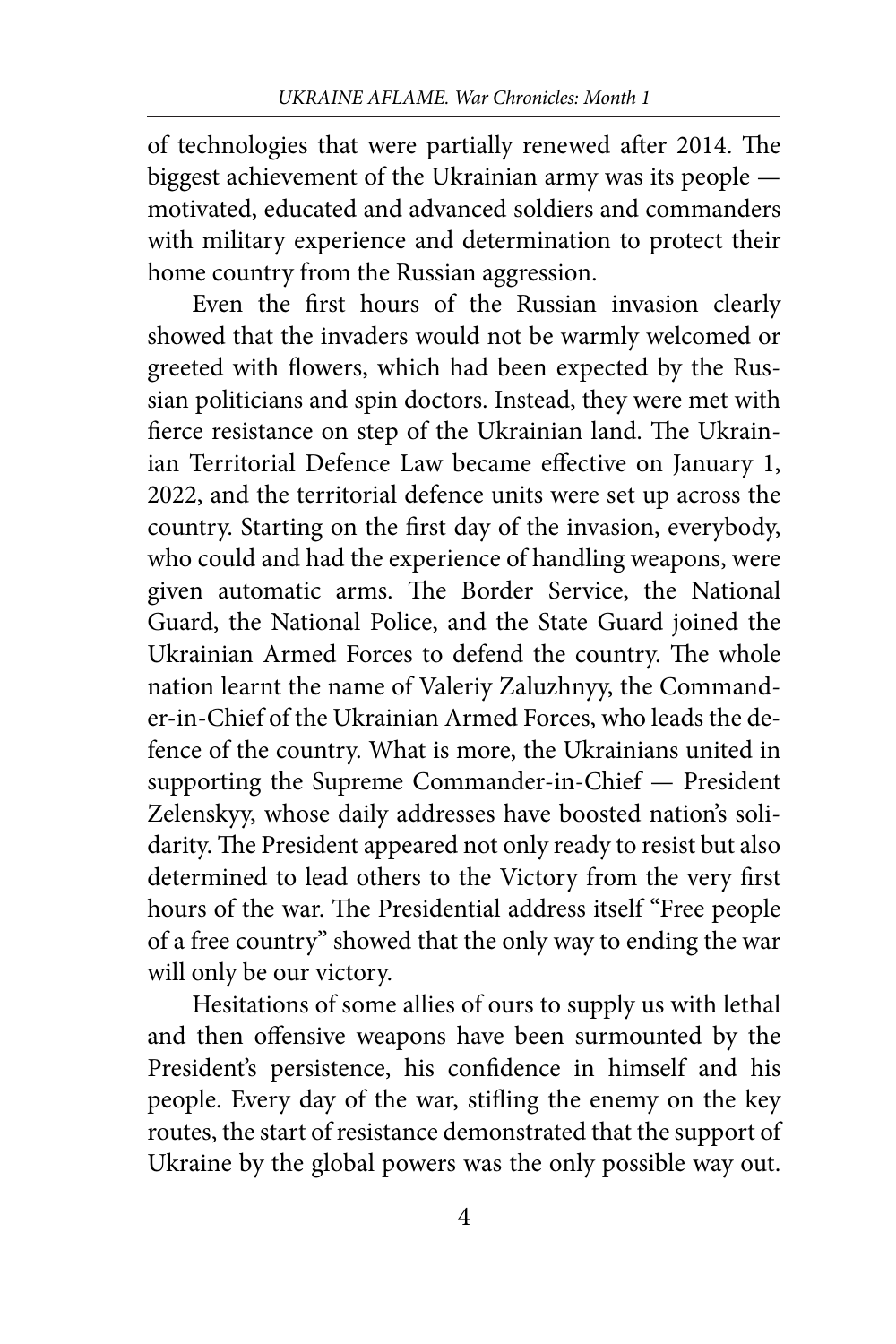The willingness of some world leaders to postpone sanctions, deter, wait until the war ends in the Russian favor, were confronted with the firmness of our leader in his addresses to the national parliaments around the world, foremost allies, and the countries that had doubts regarding the embargo and the issues of weapons supplies. It was President's daily personal involvement in the diplomatic efforts that initially brought the first uncertain steps as to the sanctions, key global brands leaving the Russian market, blocking oligarchs' bank accounts, terminating energy resources supplies, and then severe sanction packages, deporting diplomats, depriving Russian key businessmen and Russian politicians' families of their funds, deporting students etc.

The Ukrainian army has been raising the number of destroyed enemies, planes, helicopters, tanks and other military machines. Over the first month of the war, the enemy's losses exceeded those in the two Chechen wars and Syria together, became comparable with the USSR losses over the years of the war in Afghanistan. Most units of the Russian military troops participating in the war, need reinforcement due to the incurred losses.

Regardless of the duration of this war, the knowledgeable command of our army, the united diplomatic front, and the support of the key allies — the USA and the UK — will lead to the only possible outcome — Ukrainian Victory. Those foreign politicians who expected the Russian victory will apologize to the Ukrainians. The Russian states persons succeeding Putin will be kneeling for years imploring forgiveness from our people.

*Oleksandr Krasovytskyy*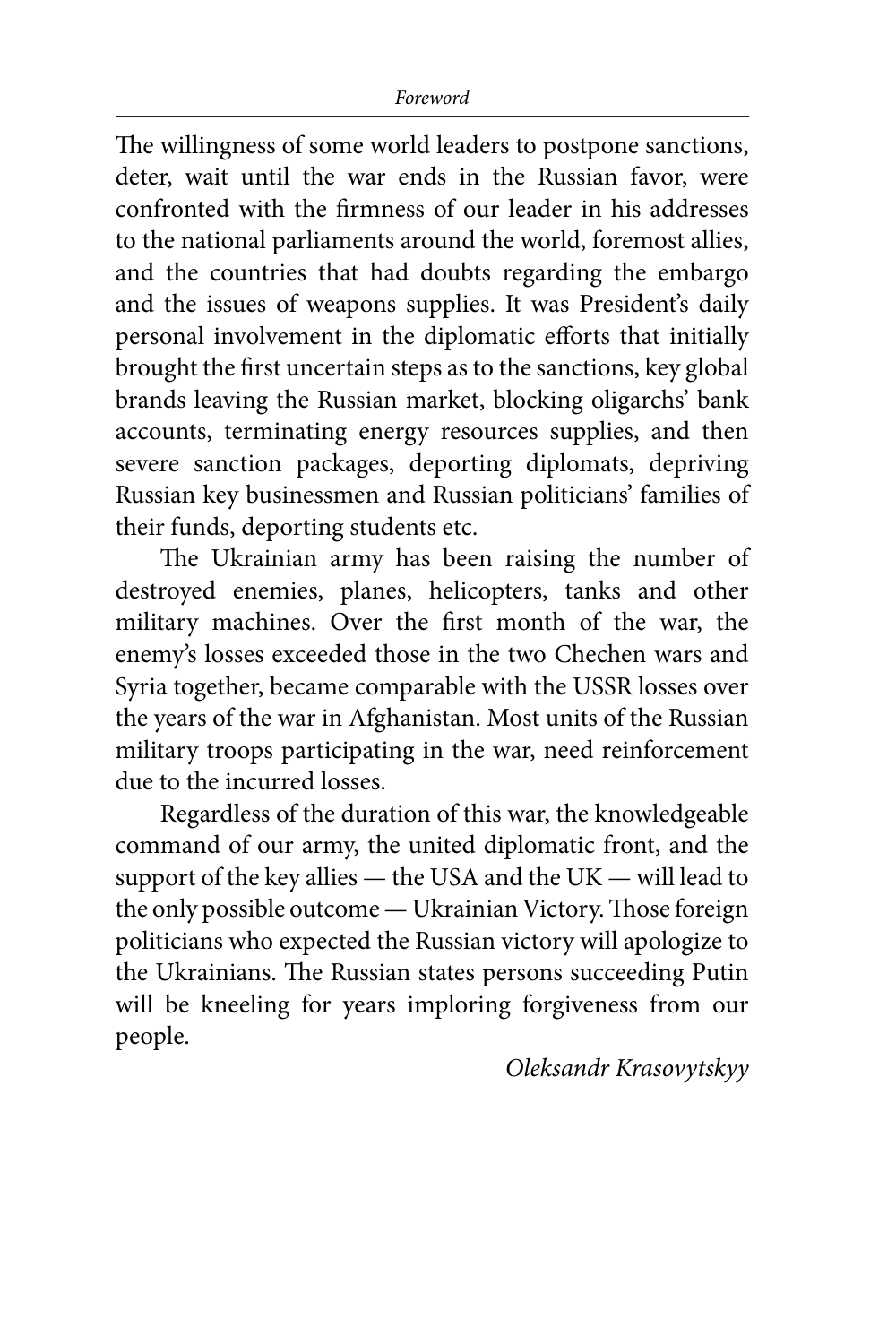## **February 24, 2022**

#### **News Round-Up**

- At 4.35 a.m. the shelling from Grad Multiple Rocket Launchers, artillery and mortar launchers at Donetsk and Luhansk regions began from territory of the RF and occupied Donbas territories. Explosions can be heard in dozens of towns.
- At 5.00 rocket strikes of Kyiv, Kharkiv, Mykolayiv, Zhytomyr and other Ukrainian cities started. These caused numerous large fires, in particular, in residential areas where rockets hit apartment blocks.
- In the area of settlement Shchastia, Luhansk region, the Ukrainian Armed Forces destroyed 2 Russian tanks and several trucks.
- Russians carried out rocket attacks of the civil airports in Ivano-Frankivsk, Kosiv and Kolomyia.
- Deceitfully moving OSCE marked white automobiles ahead, a Russian tank convoy invaded Luhansk region, where it was attacked and destroyed by the Ukrainian border service.
- In Kherson region, Ukrainian Armed Forces are heavily fighting with the occupants.
- In the Joint Forces Operation area, 7 Russian planes and a helicopter were downed.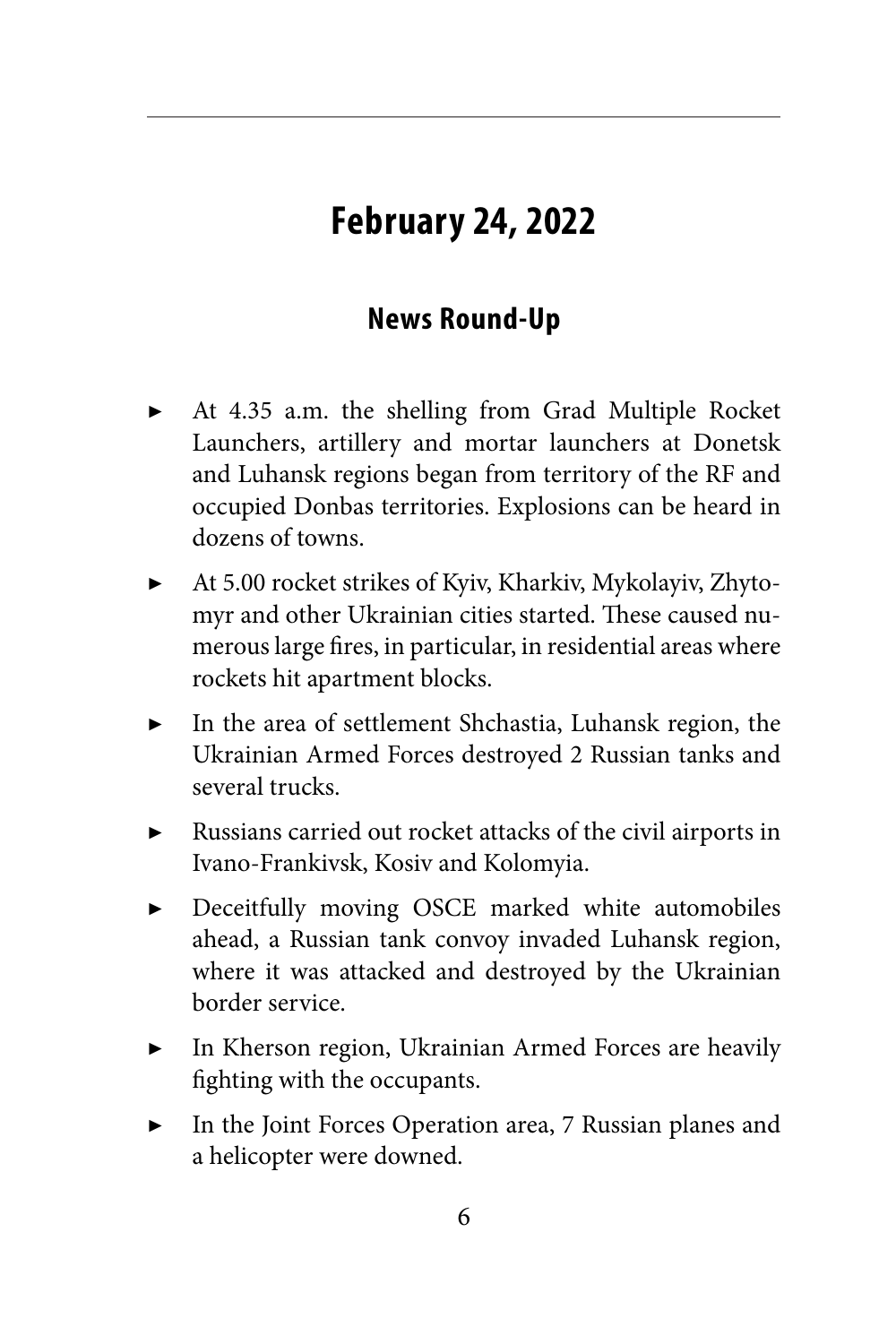- In Uman, Cherkasy region, a Russian artillery projectile hit the town center, causing casualties among civilians.
- The Ukrainian Armed Forces destroyed 4 Russian tanks on the bypass road around Kharkiv.
- The invaders ordered the border patrol outpost on Snake Island (Zmiinyi Island) in the Black Sea to surrender. Having received the reply "Russian warship, go  $f^*$ k" yourself! (originally, "Русский военный корабль, иди нахуй!"), they fiercely fired the tiny island.
- The Russians shelled a residential area in the town of Chuhuyiv in Kharkiv region, killing a child.
- The invaders launched 2 missiles to hit the town of Brovary outside Kyiv — 6 civilians were killed and 12 were injured.
- Russian aggressors used helicopters to fire upon Hostomel near Kyiv, where an airdrome of the Antonov aircraft plant is located. Free-fall dumb bombs cause numerous fires.
- ▶ Heavy fights are ongoing in Luhansk region: 2 Russian tanks and a light armored vehicle were destroyed.
- ▶ Invaders shelled Skhidnyi residential area in Mariupol.
- In Sumy region, the Ukrainian Armed Forces destroyed 15 Russian tanks.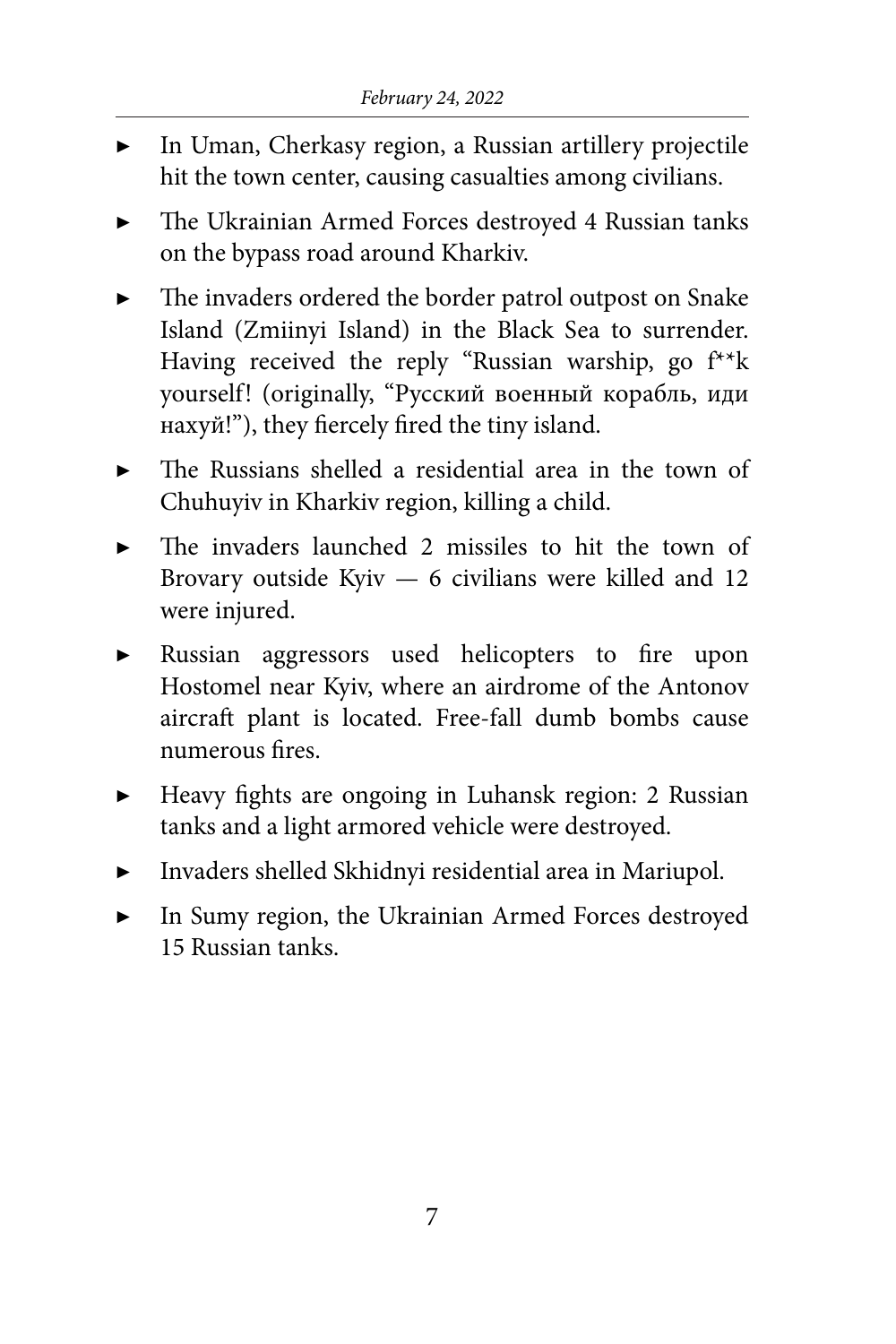#### **Address by the President of Ukraine**

*February 24, 2022. 18:01*

#### *Citizens of Ukraine!*

What do we hear today? It's not just rocket explosions, battles, the roar of aircraft. It is the sound of a new Iron Curtain lowering and closing Russia away from the civilized world. Our national task is to make this curtain pass not through our Ukrainian territory, but at the home of Russians.

The Ukrainian army, our border guards, police and special services stopped the enemy's attacks. In the language of conflict, this can be called an operational pause.

In Donbas, our Armed Forces are doing great, the Kharkiv direction is very difficult, the forces for the defence of the city are working, they are reliable, they are our men. The most problematic situation today is in the south. Our troops are fighting fierce battles in the suburbs of Kherson. The enemy is pushing out of the occupied Crimea, trying to advance towards Melitopol.

In the north of the country, the enemy is slowly advancing in the Chernihiv region, but there are forces to hold it. Reliable defence is built in the Zhytomyr region. Enemy paratroopers in Hostomel are blocked, troops are ordered to destroy them.

Yes, we, unfortunately, have losses, losses of our heroes. Yes, we have captured Russian soldiers. Our doctors are helping some of them — those who have surrendered. Many Russian aircraft and many armored vehicles were destroyed.

Yes, we see that many Russians are shocked by what is happening. Some Russians are already calling on social media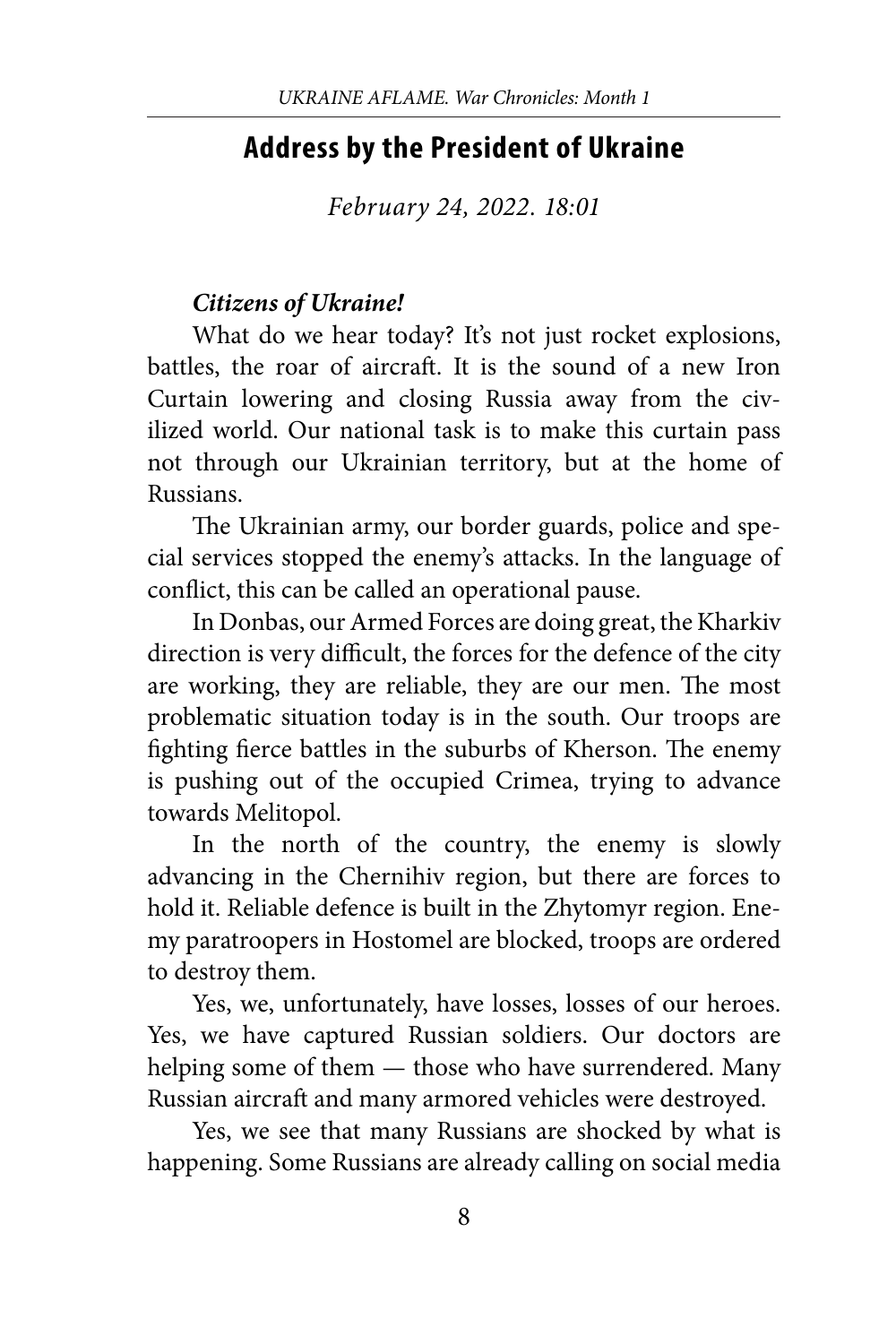that they are against the war. We see it. But the leadership of the Russian Federation is unlikely to see it.

So please.

If you hear us, if you understand us, if you understand that you are attacking an independent country, please go out to the squares and address the President of your country.

We are Ukrainians. We are on our land. You are Russians. Now your military has started a war. The war in our state. I would very much like you to speak on Red Square or somewhere else on the streets of your capital, in Moscow, St. Petersburg and other cities in Russia. Not only on Instagram — it is very important.

What do we see at this hour? For the world community, Russia is becoming an analogue of the so-called DPR — this is complete isolation.

I am in constant contact with the leaders of partner countries and international organizations. Russia has already begun receiving the first sanctions from a large package of sanctions, the most powerful in world history.

No one will be able to convince or force us, Ukrainians, to give up our freedom, our independence, our sovereignty. But it seems that the Russian leadership is trying to do this by destroying the potential of their country. Everything that Russia has done since 2000 can now be burned live in front of the world.

We emphasize that Ukraine did not choose the path of war. But Ukraine offers to return to peace.

What can Ukrainians do? Help the national defence. Join the ranks of the Armed Forces of Ukraine and territorial defence units. Any citizen with combat experience will now be useful. It is up to you and all of us whether the enemy will be able to advance further into the territory of our independ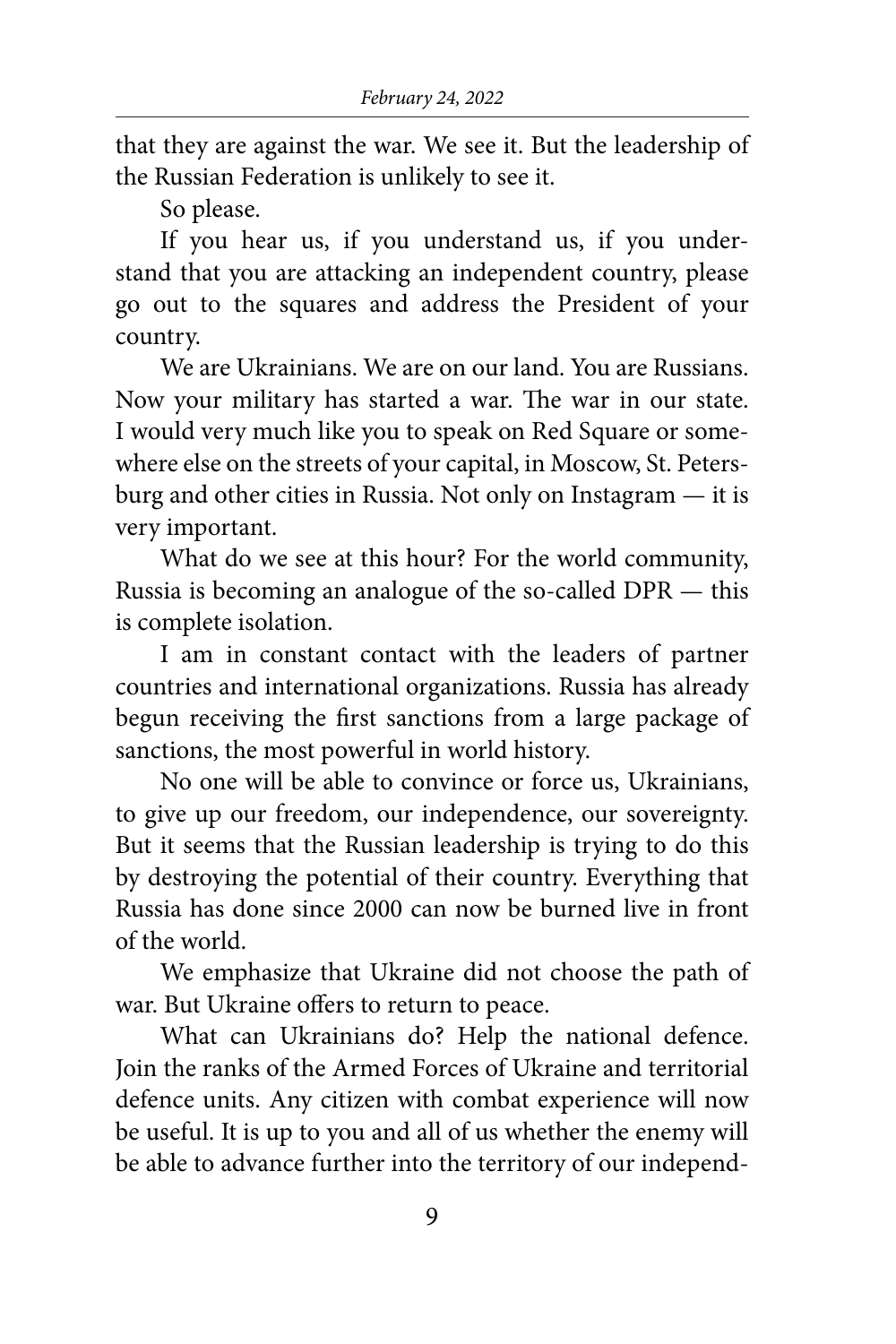ent state. Please help the volunteer community and the medical system, for example, by donating blood.

Politicians and community leaders — help people, ensure normal life on the ground as much as possible. Everyone should take care of their loved ones and take care of those neighbors or acquaintances who need it. The duty of journalists, an important duty, is to defend democracy and freedom in Ukraine.

I spoke today with many leaders — the United Kingdom, Turkey, France, Germany, the EU, the United States, Sweden, Romania, Poland, Austria and others.

If you, dear European leaders, dear world leaders, leaders of the free world, do not help us today, then tomorrow the war will knock on your door.

*Glory to the Armed Forces of Ukraine! Glory to Ukraine!*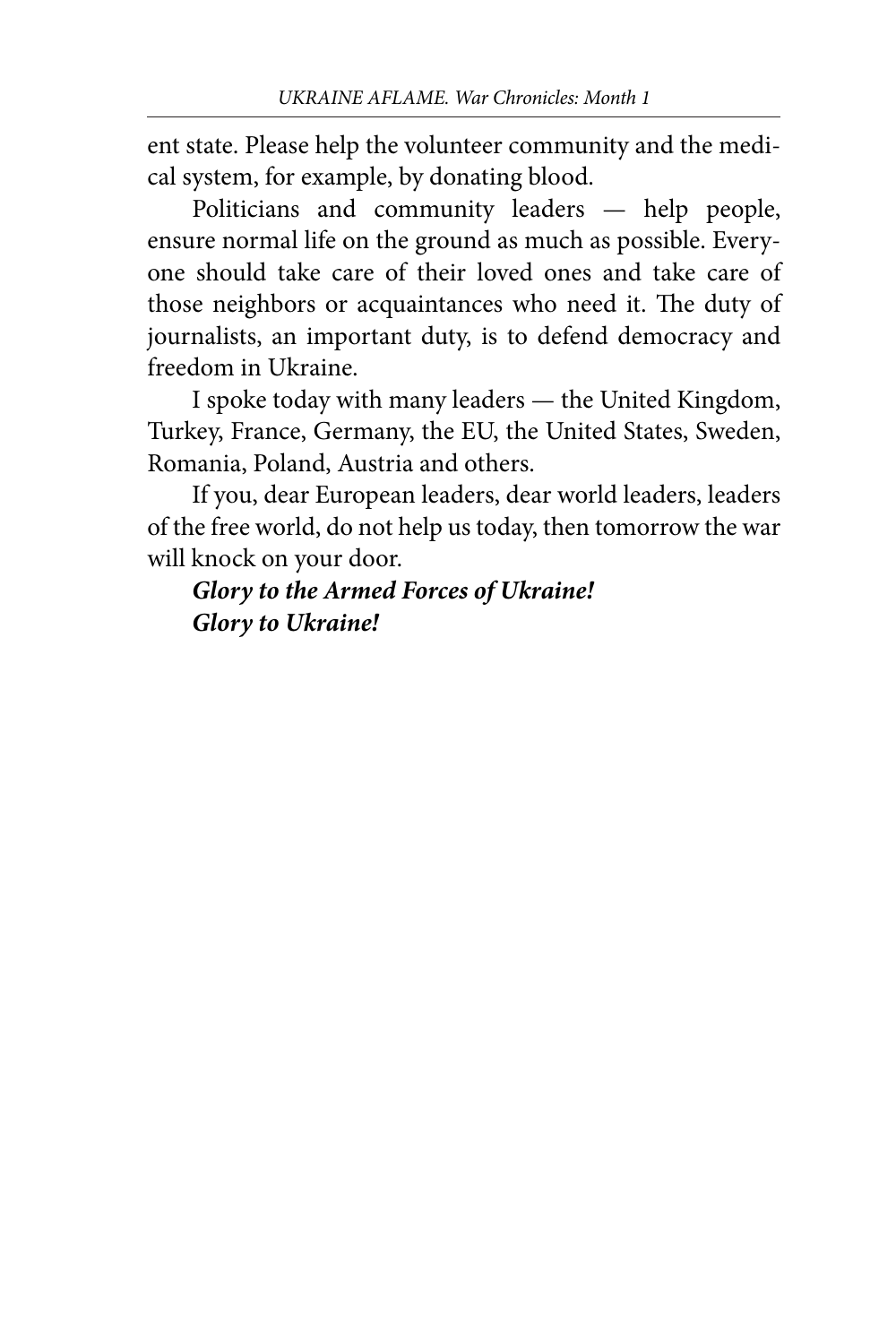## **CONTENTS**

| Foreword (Oleksandr Krasovytskyy) 3                                                            |  |
|------------------------------------------------------------------------------------------------|--|
| Address by the President of Ukraine                                                            |  |
| February 25, 2022. News Round-Up 11                                                            |  |
| Address by the President to Ukrainians<br>at the end of the first day of Russia's attacks      |  |
| Address by the President on the second morning<br>of the large-scale war                       |  |
| Address by the President of Ukraine                                                            |  |
| February 26, 2022. News Round-Up 22                                                            |  |
| Address by the President of Ukraine<br>in the evening of the second day of the large-scale war |  |
| We withstood: address by the President of Ukraine<br>on the third day of the war               |  |
| February 27, 2022. News Round-Up 32                                                            |  |
| President of Ukraine Volodymyr Zelenskyy<br>addressed the citizens of Belarus                  |  |
|                                                                                                |  |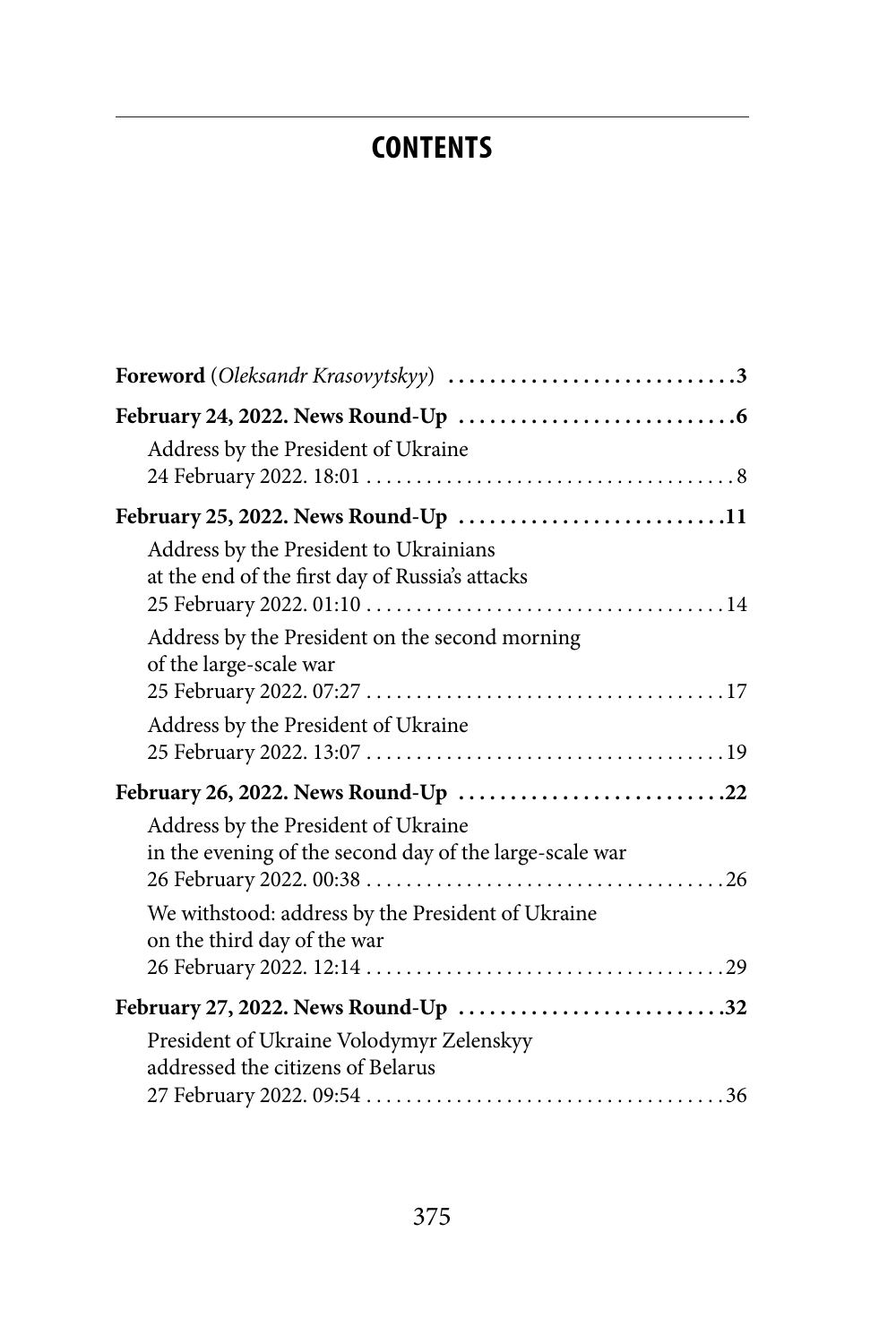| Address by the President of Ukraine<br>to the citizens on the fourth day of the war                                                                                         |
|-----------------------------------------------------------------------------------------------------------------------------------------------------------------------------|
|                                                                                                                                                                             |
| Address by President Volodymyr Zelenskyy to the citizens                                                                                                                    |
| February 28, 2022. News Round-Up 43                                                                                                                                         |
| Stand firm: Address by the President of Ukraine                                                                                                                             |
| Address by President of Ukraine Volodymyr Zelenskyy                                                                                                                         |
| March 1, 2022. News Round-Up 52                                                                                                                                             |
| The missile at the central square of Kharkiv is terrorism,<br>and Russia must be held accountable for this in international<br>courts - Address by the President of Ukraine |
| March 2, 2022. News Round-Up 58                                                                                                                                             |
| Address by the President: Ukrainians are a symbol of invincibility                                                                                                          |
|                                                                                                                                                                             |
| For us, this is a patriotic war, and we know how such wars end<br>for the invaders - address by the President of Ukraine                                                    |
|                                                                                                                                                                             |
| They wanted to destroy Ukraine so many times, but failed -<br>address by President Volodymyr Zelenskyy                                                                      |
|                                                                                                                                                                             |
| We have survived the night that could have stopped<br>the history of Ukraine and Europe -<br>address by President Volodymyr Zelenskyy                                       |
| We continue to fight, we will protect our state<br>and liberate our land thanks to our heroes -<br>address by the President of Ukraine                                      |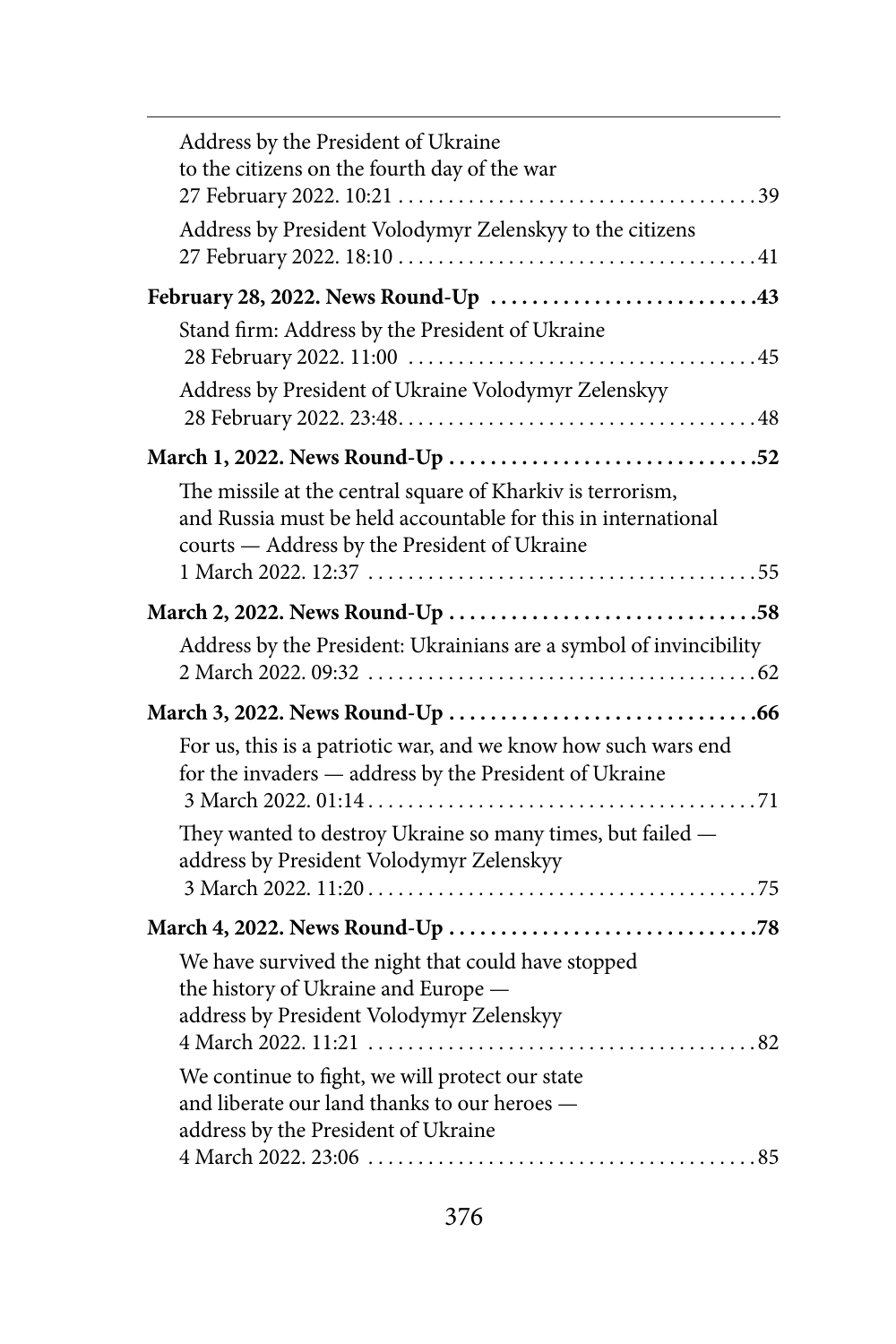| I am sure that soon we will be able to tell our people:<br>come back, because there is no more threat - address<br>by President Volodymyr Zelenskyy                                                                                |
|------------------------------------------------------------------------------------------------------------------------------------------------------------------------------------------------------------------------------------|
| Ukrainians do not retreat, do not give up, do not stop<br>the resistance - address by President Volodymyr Zelenskyy                                                                                                                |
| March 6, 2022. News Round-Up  101                                                                                                                                                                                                  |
| Ukraine receives support from partners backed<br>by concrete steps - address by President Volodymyr Zelenskyy                                                                                                                      |
| The audacity of the aggressor is a clear signal that sanctions<br>against Russia are not enough - President's address                                                                                                              |
| March 7, 2022. News Round-Up  112                                                                                                                                                                                                  |
| The future of the continent is being decided by us<br>with our resistance and by our friends with their help -<br>address by President Volodymyr Zelenskyy<br>7 March 2022. 12:01<br>$\ldots$ . 116                                |
| Every day of resistance creates better conditions for Ukraine<br>in the negotiations to guarantee our future in peace -<br>address by President Volodymyr Zelenskyy                                                                |
| March 8, 2022. News Round-Up  126<br>In the leading capitals, humanity must overcome fear and benefits,<br>and then the Ukrainian sky will be safe, and the cities will be<br>unblocked - address by President Volodymyr Zelenskyy |
| Address by the President of Ukraine to the Parliament<br>of the United Kingdom                                                                                                                                                     |
| The world does not believe in the future of Russia, yet speaks about<br>Ukraine, helps and is preparing to support our reconstruction<br>after the war - address by President Volodymyr Zelenskyy                                  |
|                                                                                                                                                                                                                                    |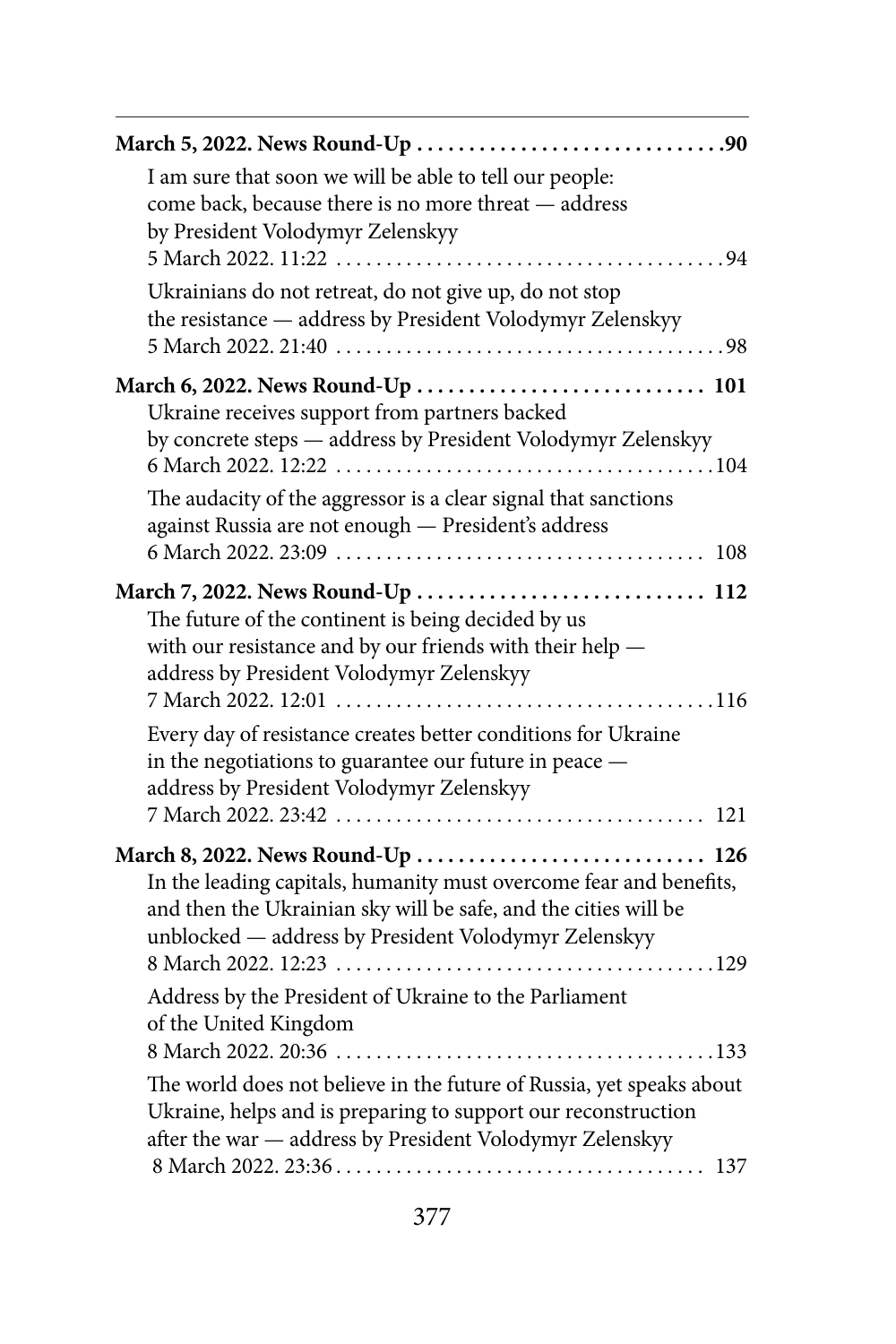| March 9, 2022. News Round-Up  141                                                                                                                             |
|---------------------------------------------------------------------------------------------------------------------------------------------------------------|
| Ukrainians withstood and inspired the whole world with their<br>determination - address by President Volodymyr Zelenskyy                                      |
| Europeans must tighten sanctions against Russia so that<br>it has no chance to continue the genocide in Ukraine -<br>address by President Volodymyr Zelenskyy |
| March 10, 2022. News Round-Up  152                                                                                                                            |
| Thanks to our defenders, Ukrainians have not become<br>slaves and will never become - address by President<br>Volodymyr Zelenskyy                             |
|                                                                                                                                                               |
| March 11, 2022. News Round-Up  160                                                                                                                            |
| The state is doing everything to help Mariupol -<br>address by President Volodymyr Zelenskyy                                                                  |
| We have already reached a strategic turning point<br>and are moving towards our goal, our victory - President                                                 |
| Speech by President of Ukraine Volodymyr Zelenskyy<br>in the Sejm of the Republic of Poland                                                                   |
| March 12, 2022. News Round-Up  178                                                                                                                            |
| Today, everyone is gaining glory for Ukraine<br>in his or her place -<br>address by President Volodymyr Zelenskyy                                             |
| It is time to be effective in routine affairs and provide everything<br>necessary for the defence - address by President of Ukraine<br>Volodymyr Zelenskyy    |
| Address by President of Ukraine Volodymyr Zelenskyy<br>to Italians and all Europeans                                                                          |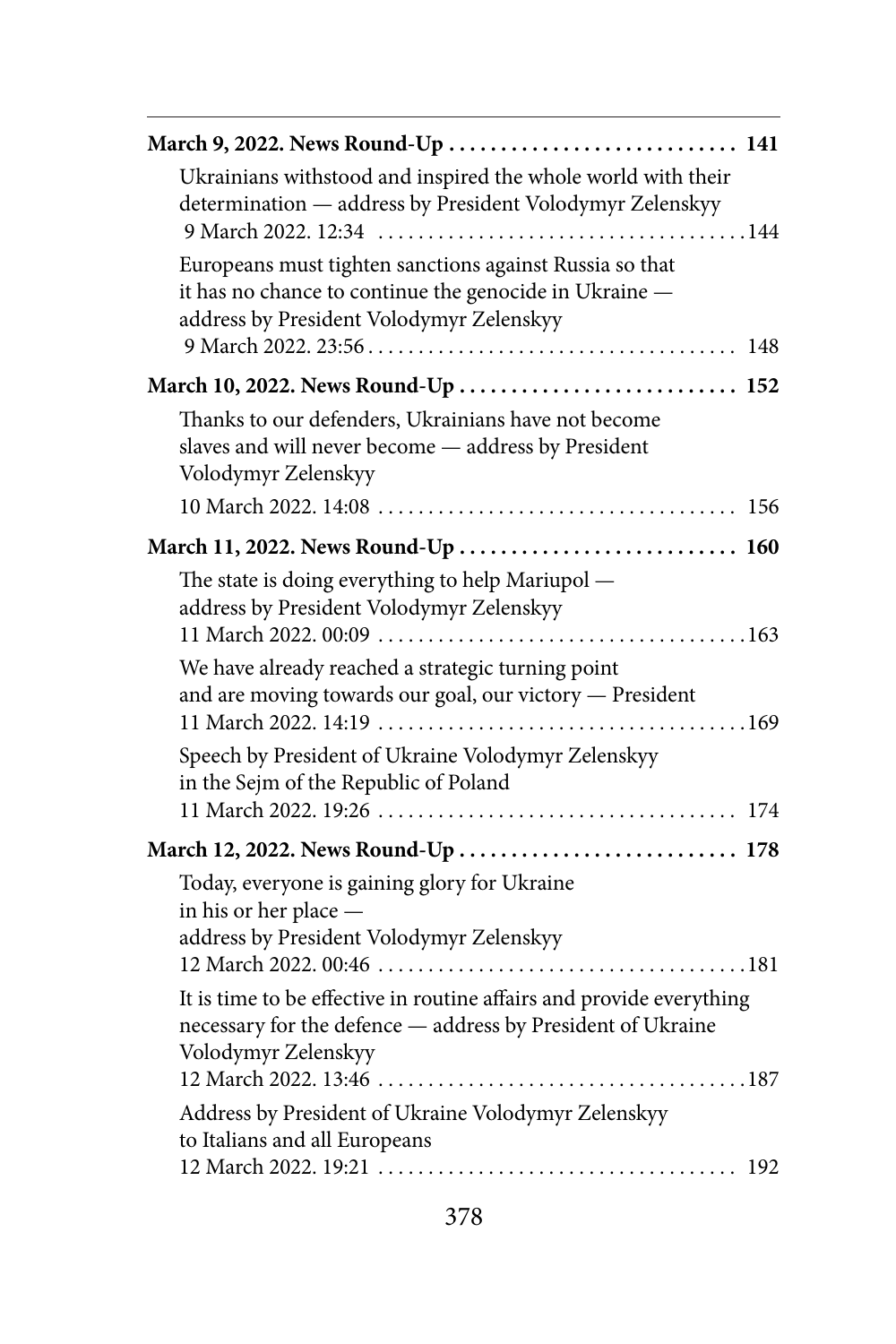| March 13, 2022. News Round-Up  196                                                                                                               |
|--------------------------------------------------------------------------------------------------------------------------------------------------|
| We still need to fight and inflict maximum damage on<br>the enemy in all areas of defence -                                                      |
| address by the President of Ukraine                                                                                                              |
|                                                                                                                                                  |
|                                                                                                                                                  |
| We will win thanks to our ability to unite                                                                                                       |
| and always care for our people -                                                                                                                 |
| address by President of Ukraine Volodymyr Zelenskyy                                                                                              |
|                                                                                                                                                  |
| Today, volunteers are all those who feel a free call to defend<br>Ukraine - address by President Volodymyr Zelenskyy                             |
|                                                                                                                                                  |
| March 15, 2022. News Round-Up  217                                                                                                               |
| Responsibility for war crimes of the Russian military<br>is inevitable - address by the President of Ukraine                                     |
|                                                                                                                                                  |
| Every shot of Russia at Ukraine is a step towards its<br>self-destruction - address by President Volodymyr Zelenskyy                             |
| Speech by President of Ukraine Volodymyr Zelenskyy<br>in the Parliament of Canada                                                                |
|                                                                                                                                                  |
|                                                                                                                                                  |
| Resistance, resilience and courage of our defenders<br>make it possible to save our people and our land -<br>address by the President of Ukraine |
| For every act of terrorism by Russian troops on the territory                                                                                    |
| of Ukraine there will be an international tribunal - address<br>by President Volodymyr Zelenskyy                                                 |
|                                                                                                                                                  |
| Address by President of Ukraine Volodymyr Zelenskyy                                                                                              |
| to the US Congress                                                                                                                               |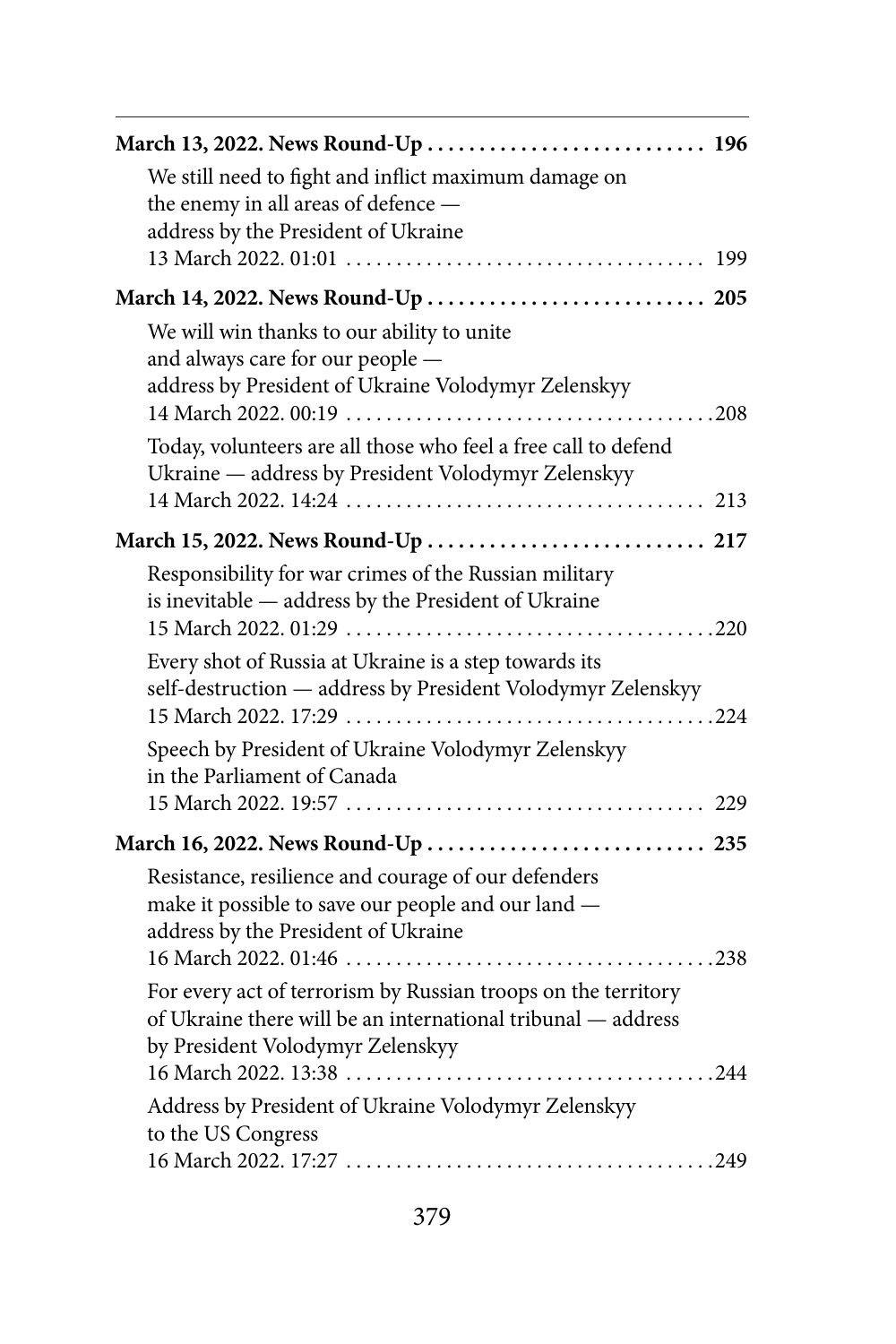| The world must officially recognize that Russia has become<br>a terrorist state - address by the President of Ukraine                                                            |  |
|----------------------------------------------------------------------------------------------------------------------------------------------------------------------------------|--|
| Address by President of Ukraine Volodymyr Zelenskyy<br>to the Bundestag                                                                                                          |  |
| March 18, 2022. News Round-Up  268                                                                                                                                               |  |
| Our tactics is when the enemy does not know what to expect<br>from us - address by the President of Ukraine                                                                      |  |
| By attacking Ukraine, Russia will destroy everything<br>it has achieved over the past 25 years -<br>address by President Volodymyr Zelenskyy                                     |  |
|                                                                                                                                                                                  |  |
| March 19, 2022. News Round-Up  282                                                                                                                                               |  |
| Meaningful talks on peace and security for Ukraine<br>are the only chance for Russia to reduce the damage<br>from its own mistakes —<br>address by President Volodymyr Zelenskyy |  |
| Address by President of Ukraine Volodymyr Zelenskyy<br>to the people of Switzerland                                                                                              |  |
|                                                                                                                                                                                  |  |
|                                                                                                                                                                                  |  |
| The more Russia uses terror against Ukraine,<br>the worse the consequences will be for it -<br>address by President Volodymyr Zelenskyy                                          |  |
| Speech by President of Ukraine Volodymyr Zelenskyy<br>in the Knesset                                                                                                             |  |
|                                                                                                                                                                                  |  |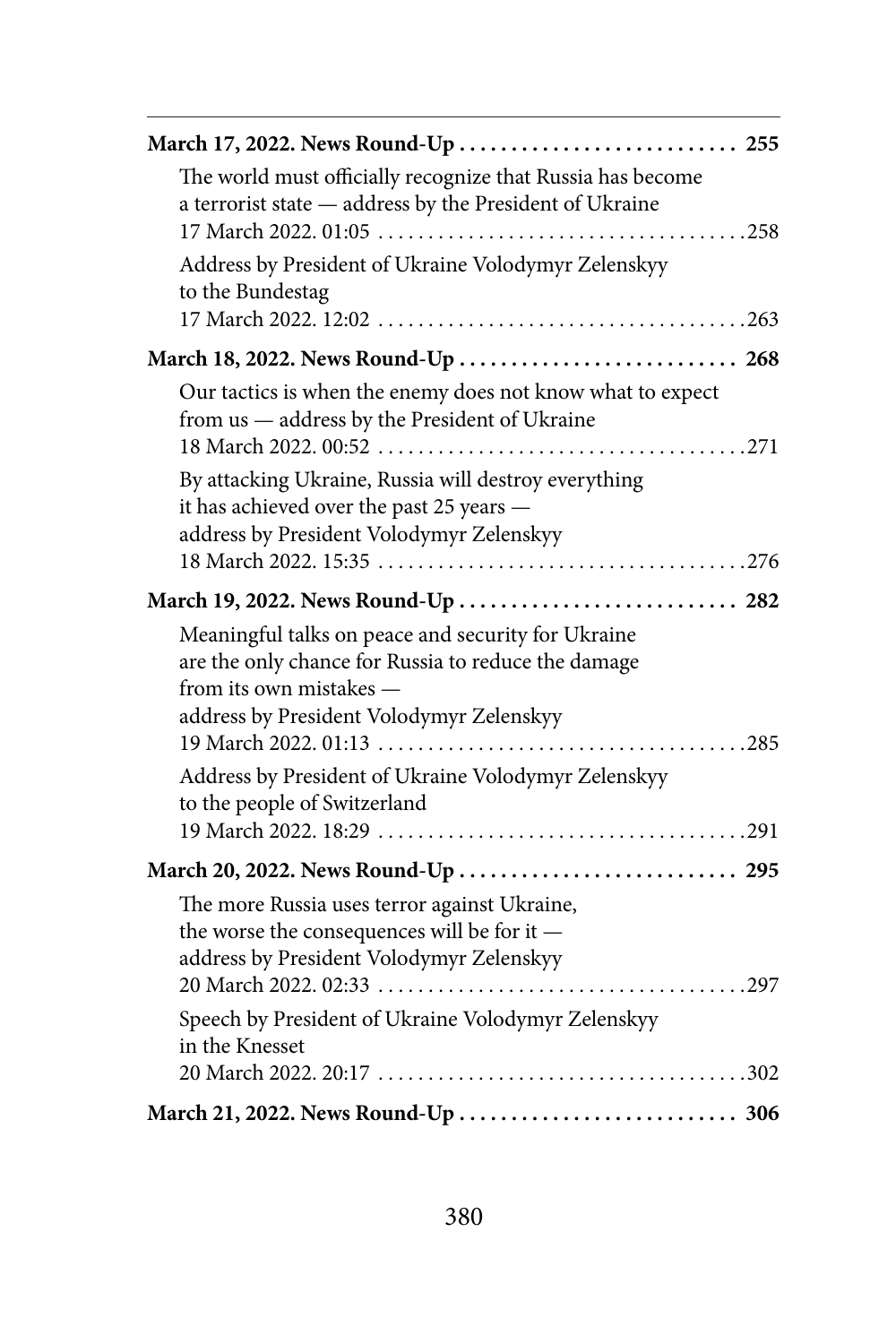|  | We are working to make the whole world friends of Ukraine -<br>address by President Volodymyr Zelenskyy                                             |
|--|-----------------------------------------------------------------------------------------------------------------------------------------------------|
|  | Drive the occupiers out, drive these slaves out: President<br>Volodymyr Zelenskyy's address to the residents<br>of Ukrainian cities                 |
|  |                                                                                                                                                     |
|  | It was another day that brought us all closer to victory -<br>address by President Volodymyr Zelenskyy                                              |
|  | Address by President of Ukraine Volodymyr Zelenskyy<br>to the Italian Chamber of Deputies                                                           |
|  | Speech by Head of the Office of the President Andriy Yermak<br>at Chatham House                                                                     |
|  |                                                                                                                                                     |
|  |                                                                                                                                                     |
|  | The G7, NATO and EU summits, new sanctions packages<br>and new assistance take place this week - address<br>by the President of Ukraine             |
|  | Speech by President of Ukraine Volodymyr Zelenskyy<br>in the Parliament of Japan                                                                    |
|  | Speech by the President of Ukraine<br>at a joint meeting of the Senate,<br>the National Assembly of the French Republic<br>and the Council of Paris |
|  |                                                                                                                                                     |
|  | Address by President Volodymyr Zelenskyy to Ukrainians<br>and the nations of the world                                                              |